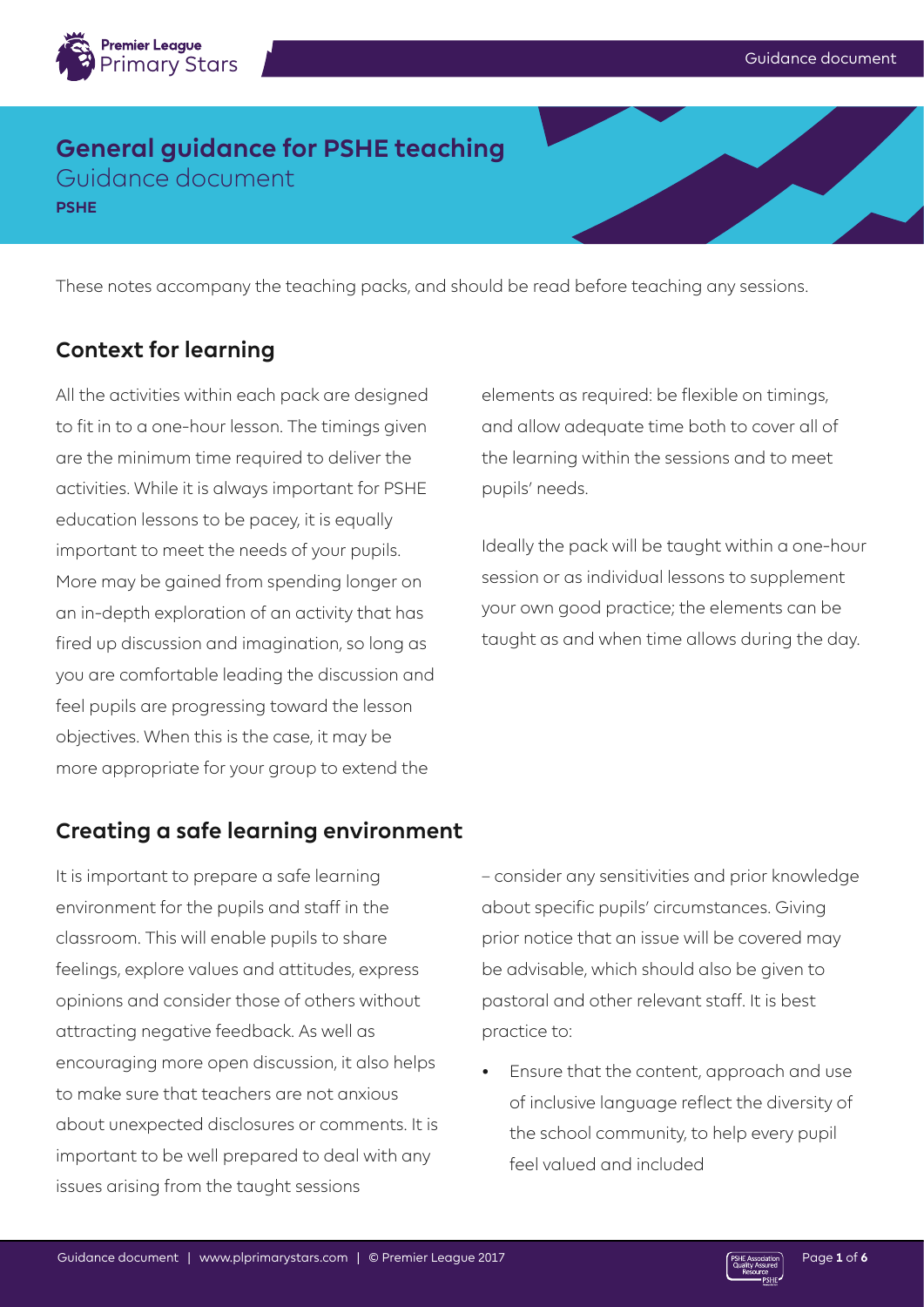

- Work with pupils to establish ground rules about how they will behave towards each other in discussion (see notes on 'Ground rules' below)
- Offer some opportunities for pupils to discuss issues in small groups as well as sharing views with the class
- Make boxes available in which pupils can place anonymous questions or concerns (see the 'Ask-it basket' section on page 3)
- Provide access to balanced information and differing views to help pupils clarify their own opinions and views, while making it clear that behaviours such as racism, discrimination and bullying are never acceptable in any form (see relevant pack for learning objectives and outcomes for discrimination)
- Be sensitive to the needs and experiences of individuals – some pupils may have direct experience of some of the themes raised
- Always work within the school's policies on safeguarding and confidentiality, ensure that pupils understand school policies on disclosure of confidential information, and follow up concerns in a more appropriate setting outside lessons
- Link PSHE education into the whole-school approach to supporting pupil welfare
- Make pupils aware of sources of support both inside and outside the school.

It is possible that during discussion a pupil or pupils may express uncomfortable, discriminatory or extremist views. If this happens, challenge the attitudes rather than the person, and remind pupils that extremist attitudes are unacceptable in school. In particular cases, you may wish to report the views to the person with responsibility for safeguarding in the school.

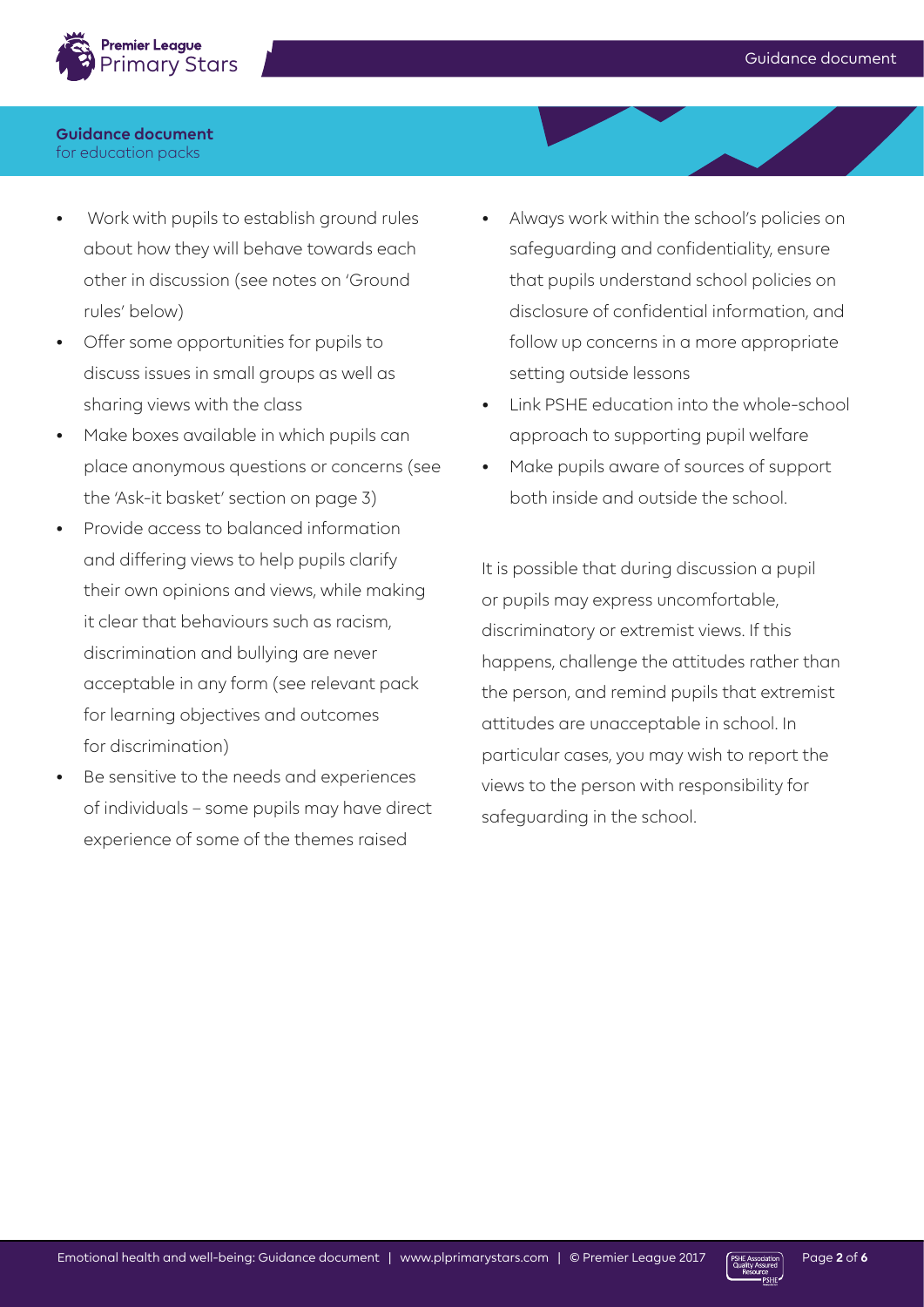

# **Ask-it basket**

An Ask-it basket, or question box, encourages pupils to ask difficult or awkward questions anonymously and without embarrassment. Introduce the Ask-it basket either while creating the ground rules, or at the beginning of each lesson as a reminder of the ground rules. It should be accessible both in and after every lesson. The purpose of the Ask-it basket should be explained to the pupils, for example:

- Anyone can use it to post a question, at any time and as many times as they want
- Questions can be anonymous, or if the pupils want to they can put their name on their question so the teacher can follow it up
- Only the teacher will see the questions, unless there are significant issues about a pupil's safety or wellbeing that need to be shared with others – see the 'Limits of confidentiality' section below
- Questions raised will be dealt with in the following session (or sooner if relevant to a pupil's safety and wellbeing)

## **Tip**

To ensure that pupils do not feel self-conscious about being seen to be asking a question, give each pupil a piece of paper and ask them to write down what they had for breakfast or lunch, and then add any questions they have. This means that everyone is writing at the same time. Set some time aside at the end of each session to do this.

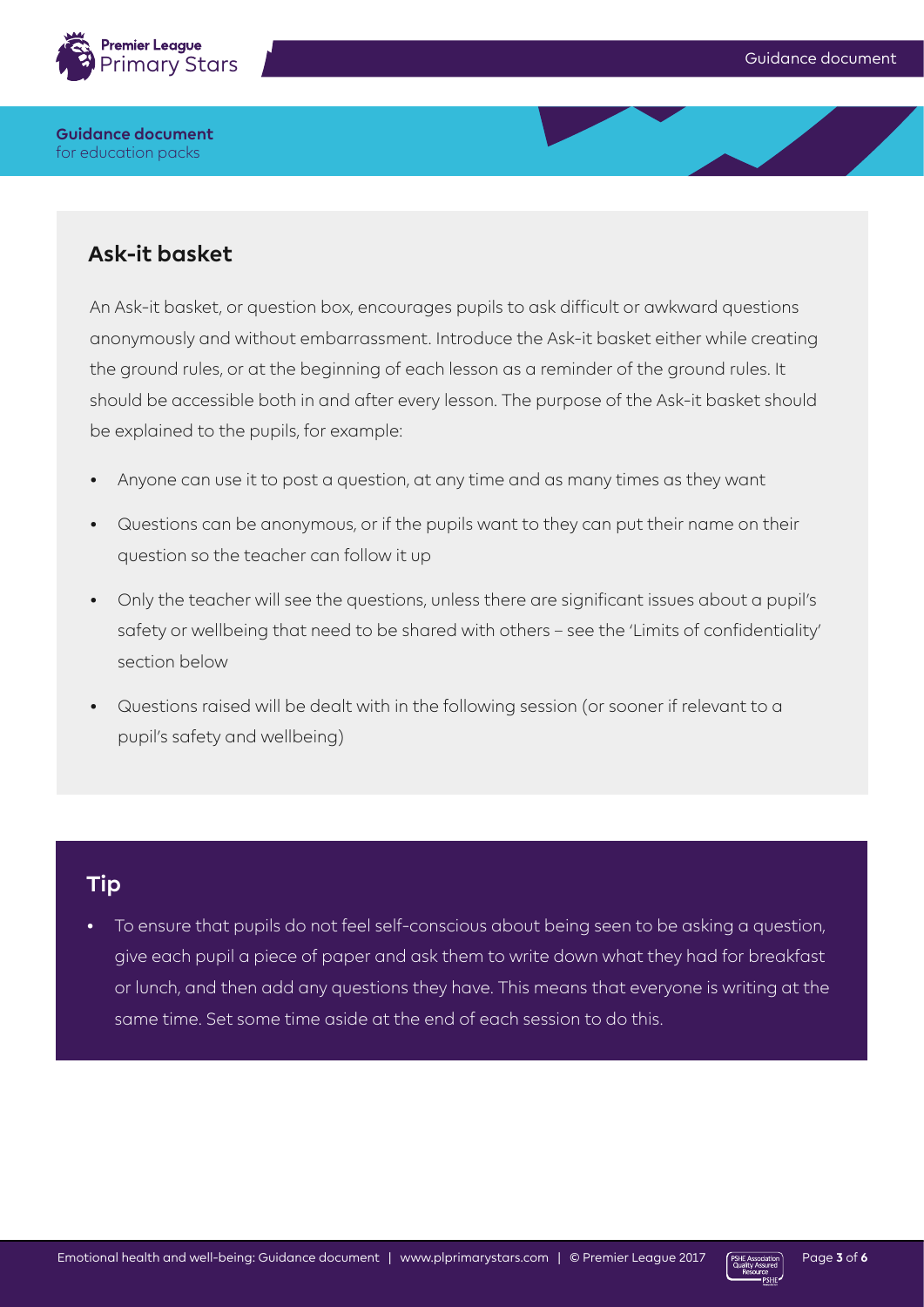

# **Limits of confidentiality**

There may be a question, behaviour, or language that as a teacher you feel should be discussed with parents or carers. According to the nature of your concern, you should discuss this with the head teacher or designated safeguarding lead in school. Depending on your concern, it is good practice before involving a parent or carer that you talk to the pupil(s) concerned and explain that it is in their best interests to talk to their parent(s) or a trusted adult. If a child refuses or rejects talking to their parent or carer, this should be taken seriously and discussed with the head/designated safeguarding lead and in accordance with the school's confidentiality policy.

## **Ground rules**

Ground rules help to minimise inappropriate and unintended disclosures, plus comments of a negative nature made towards other pupils, intentional or not. Such ground rules support broader class and school rules, and the school's behaviour policy. To be effective, pupils and teachers need to develop ground rules together and then test them in discussion and group activities, amending them as necessary.

Examples of ground rules include:

- not asking personal questions or putting people 'on the spot'
- listening to others
- respecting what people say
- having the right to 'pass' if you do not wish to comment
- ensuring that anything said inside the classroom, remains inside the classroom.

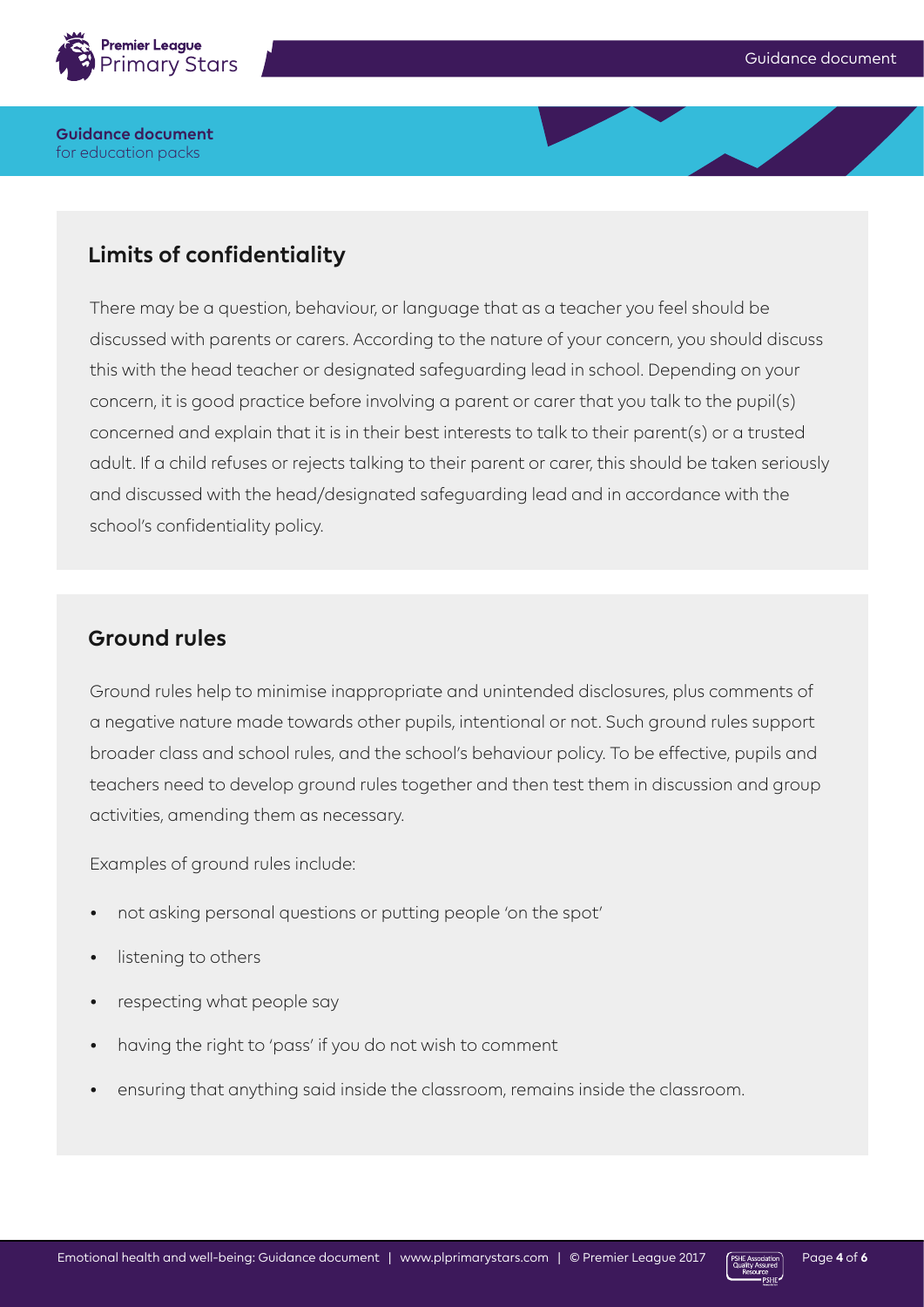

### **Using the 'Draw and write' technique for assessment purposes**

### **Introduction**

Draw and write is a simple but highly effective way to find out where the pupils are in their understanding of a topic or subject. It can be used at the start of a topic or series of lessons, to show the pupils' baseline knowledge and understanding, and then again at the end of the topic or series of lessons to show the pupils' new learning.

Draw and write could also be adapted as a baseline assessment for each individual pack, if the wording of the instruction is changed to refer to the topic of the packs (e.g. for the Resilience pack, 'Draw a child of around their age who is resilient. Around the outside, write anything they do, say or think that shows they are resilient').

### **Instructions**

Ideally this will be done before starting the sessions, as this will allow the teacher to assess the starting point of the pupils' knowledge. It should take no more than 15 minutes, and it is important that the topic is not discussed with pupils beforehand.

Give each pupil a copy of the **Draw and write activity sheet** and a pen or pencil. Ask them to write their names but nothing else. Tell the pupils that you are going to ask them to do some drawing and then some writing on the sheet provided. Tell them that they should work on their own and quietly; explain that the purpose of the activity is to find out all their own ideas, so you do not want them conferring while they are working. They can share their ideas after they have finished drawing and writing. Tell the pupils that there are no right or wrong answers, and not to worry about their spelling. The adults in the room will help them with their writing if they need it.